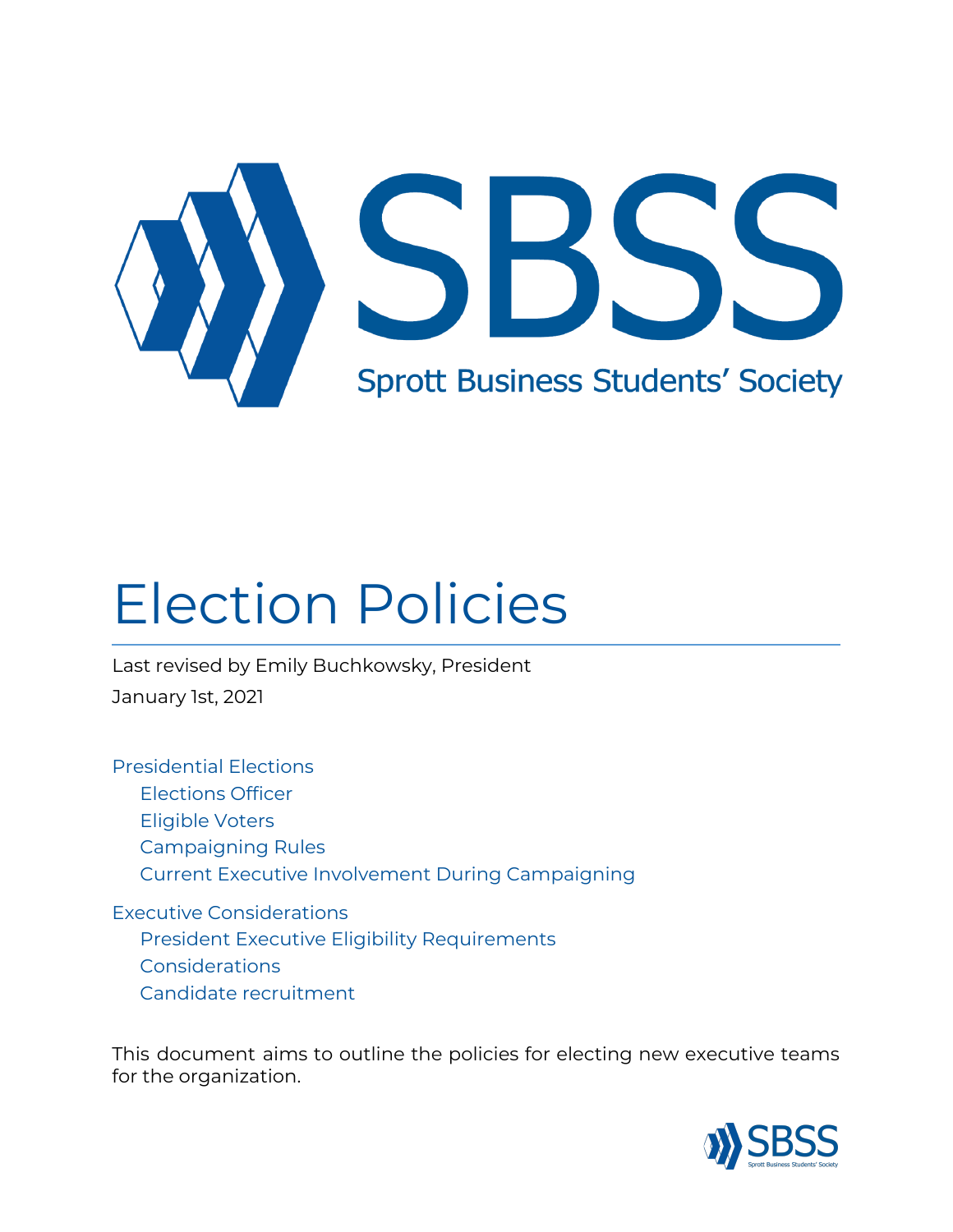### <span id="page-1-0"></span>Presidential Elections

### <span id="page-1-1"></span>Elections Officer

- An Elections Officer (EO) must be appointed by the time Presidential campaigning commences
- An Elections Officer must be a full-time or part-time Sprott student enrolled in BComm or BIB at the Sprott School of Business (SSOB)
- The Elections Officer shall not be on the SBSS Council
- Current council members may not occupy the role of Elections **Officer**
- The Elections Officer may contribute to the election, but must follow the official documents released by council to all candidates

### <span id="page-1-2"></span>Eligible Voters

- Only students that pay a levy to the SBSS can vote in the Presidential election
- Includes full-time or part-time Sprott students enrolled in BComm or BIB at the SSOB
- Includes Sprott students on exchange and on Co-op
- Does not include:
	- o Minor in business students
	- o Alumni from Sprott or Carleton University degree programs
	- o Current full or part time students in any degree program outside of the Sprott School of Business

## <span id="page-1-3"></span>**Campaigning**

Rules

- All candidates must campaign, opposed or acclaimed
- In person campaigning of any sort is not permitted
	- Interpretation: Cannot interact with students on campus for matters related to campaigning
- All content in campaign material must adhere to Carleton University's policies and guidelines.
- The EO must approve any and all campaign material before it is uploaded
- NO campaigning can begin prior to 12:00am EST of the initial campaign day
- Candidates cannot give incentives to voters
	- Interpretation: Candidates cannot give out free gifts to voters
- Candidates cannot run as slates, or publicly state their support for another candidate
	- Interpretation: Cannot invite people to other candidates Facebook page/events
	- Interpretation: Cannot attend other candidate's pages or events (leave alone)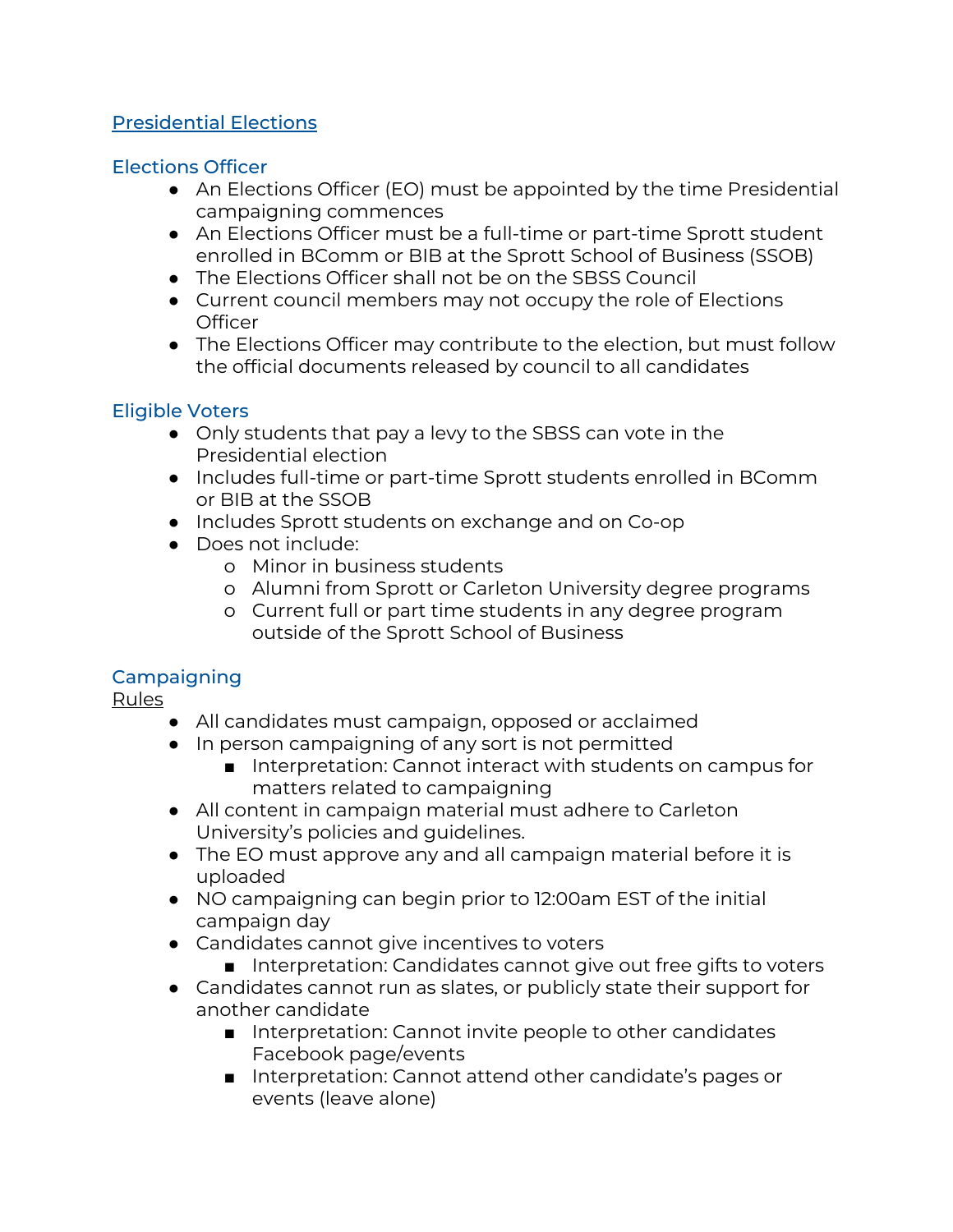- Interpretation: Cannot "Share", "Like", "Post" another candidates' posting
- Interpretation: No interaction or connection with other candidates' campaigns
- Interpretation: Grievances must be about campaign materials ■ Interpretation: Grievance must have evidence
- Class announcements are permitted however they cannot be done without permission from the Professor beforehand

## Social Media Guidelines

- Candidates can use social media to campaign (i.e. Instagram, Facebook, Twitter, TikTok etc.)
	- Candidates may use their personal social media accounts, or create a separate account for the purpose of campaigning
- The EO must be invited to join all social media networks so as to maintain transparency in the campaigning process
	- It is to the discretion of the EO which social media platforms are permitted

### Additional Campaigning Considerations

- The use of any one of these campaigning tools must be appropriate and tasteful and the inclusion of any of the following will be grounds for disqualification: racial, gender, sexual orientation, class, denomination, age, disability discrimination as well as the use of offensive language or images
- Grievances can be submitted to the EO, via email any time before 8:30am EST of the last day of voting
- Disqualifications will be reviewed by the EO, the Faculty advisor, and Associate Dean of Undergraduate Affairs and will be decided upon by 4:30pm EST of the after voting is over. Candidates may continue campaigning (if during the campaign period) if a grievance is being decided upon

#### <span id="page-2-0"></span>Current Executive Involvement During Campaigning

● Current Executives must abide by the same rules as the Presidential candidates during the campaign period